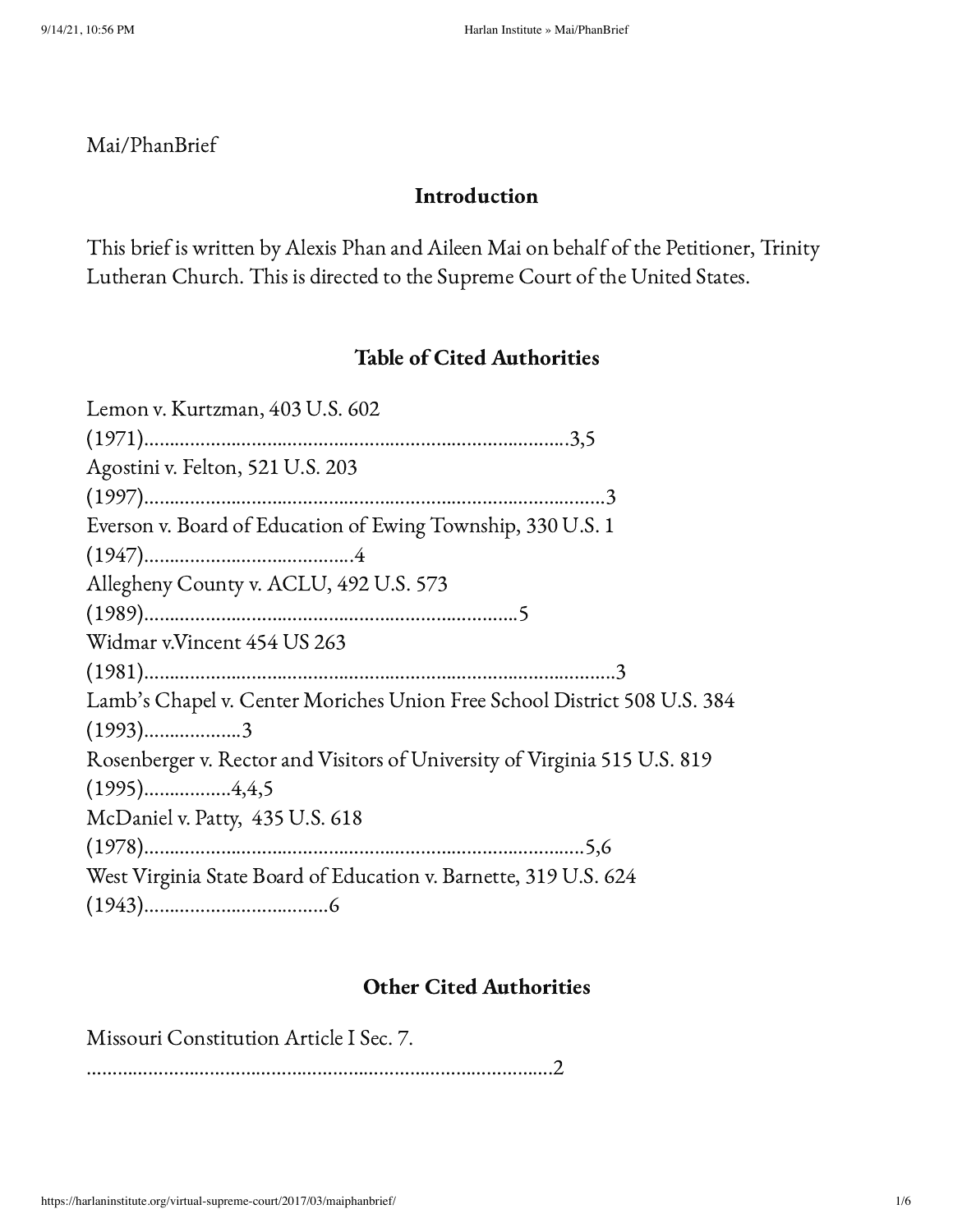#### Statement of the Case

The Establishment Clause of the U.S. Constitution's First Amendment would not be violated if the government were to allow the grant for The Learning Center's resurfacing of playgrounds.

#### Issue Presented

The issue on appeal today is whether funding a playground associated with a Church violates the Establishment Clause of the First Amendment?

### Statement of the Facts

In Columbia, Missouri; The Learning Center, affiliated with Trinity Lutheran Church, is a preschool and daycare that is open to anyone regardless of their allegiances. Trinity Lutheran, on behalf of The Learning Center had applied for a Playground Scrap Tire Surface Material Grant managed by The Missouri Department of Natural Resources(DNR), a Government Agency. The grant allowed for the purchase of recycled tires for the use of resurfacing a playground. Trinity was denied by the DNR because of Article I Section 7 of the Missouri Constitution which outlines that public funds are not to be used to aide a religion. Trinity disputed that the denial violated the Equal Protection Clause of the Fourteenth Amendment and the First Amendment's protection of religious exercise and speech. The district court dismissed the church's motion. Trinity then amended its complaint to include allegations that grants had previously been given to religious organizations. The district court denied this appeal and the eighth circuit court affirmed, Trinity then appealed to the Supreme Court and in January 15, 2016 the Supreme Court granted certiorari.

#### Argument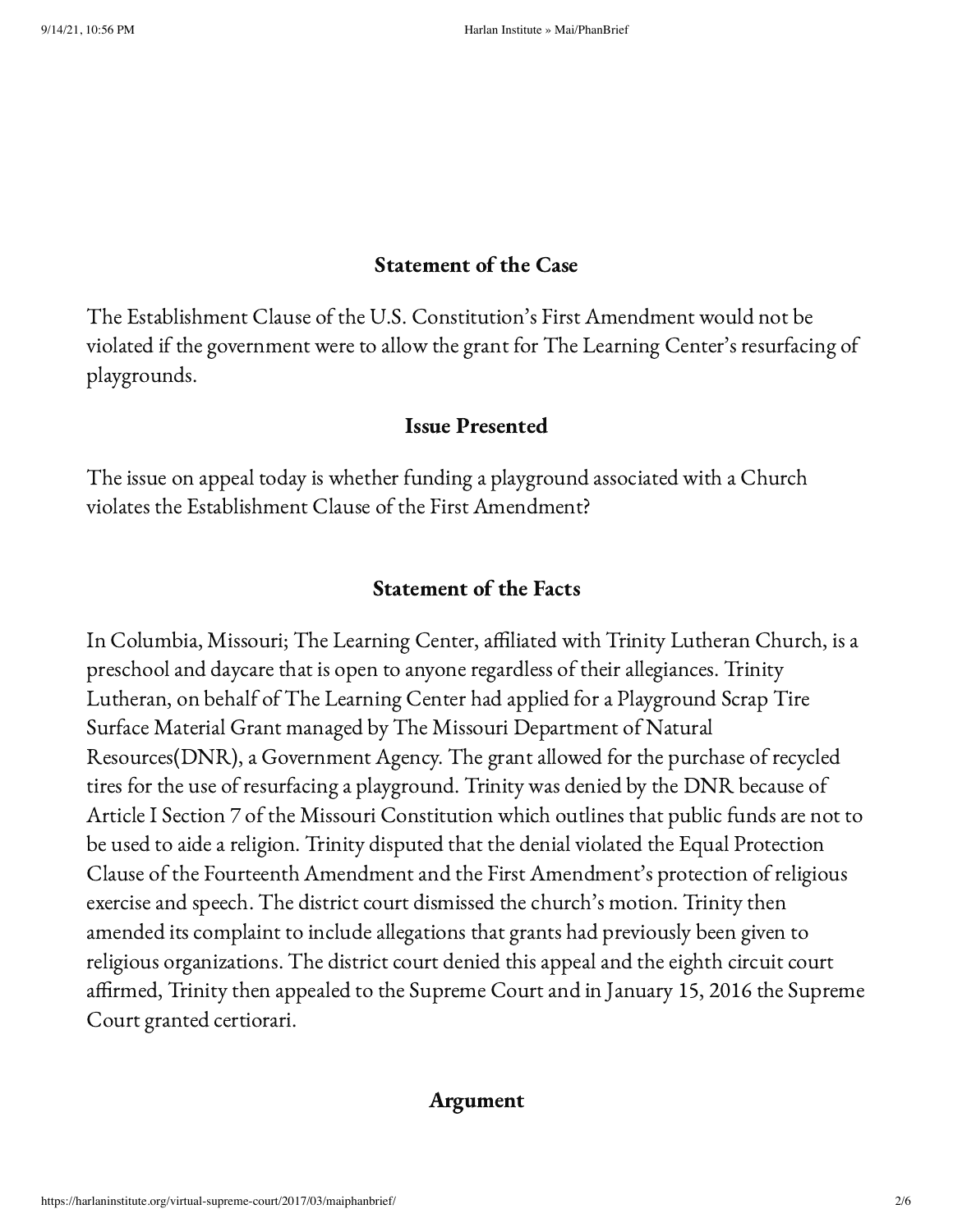# Point of Error 1: Allowing the Learning Center to use the grant would not violate the Establishment Clause of the First Amendment and not permitting the use of the grant would violate the Missouri Constitution.

It is ordained within the Missouri Constitution Article I Sec. 7, "That no money shall ever be taken from the public treasury, directly or indirectly, in aid of any church, sect, or denomination of religion…and that no preference shall be given to nor any discrimination made against any church, sect, or creed of religion, or any form of religious faith or worship." This means that the State may not discriminate or aide a religion. As established through Lemon v. Kurtzman 403 U.S. 602 (1971) and modified in Agostini v. Felton 521 U.S. 203 (1997), the Lemon Test contains separate purpose and effects prongs to ensure that government and religion don't overlap or intertwine to the point that the line between religion and state is too muddled. The following three criteria to determine whether the line is too intertwined are: A.) Government indoctrination, B.)Defining the recipients of government benefits based on religion, and C.)Excessive entanglement between government and religion.

The government would not indoctrinate a group of persons by allowing the grant to be used by Trinity, because it follows an open admission policy, letting anyone enroll regardless of their faith. Also, a playground has no purpose for religion as it is merely commonplace in public schools and where children play; not an area to promote religion.. In Lamb's Chapel v. Center Moriches Union Free School District <sup>508</sup> U.S. <sup>384</sup> (1993), the Court held that, "Permitting District property to be used to exhibit the film series would not have been an establishment of religion under the [Lemon Test], Since the series would not have been shown during school hours, would not have been sponsored by the school, and would have been open to the public, there would be no realistic danger that the community would think that the District was endorsing religion or any particular creed, and any benefit to religion or the Church would have been incidental. Widmar v. Vincent 454 US 263 (1981)" Applying the case, The Learning Center is open to the public and the playground's use is not for instruction. Thus the DNR would not be endorsing religion.

The second criteria to consider is whether the government act defines the recipients of government benefits based on religion. The Learning Center would accept government benefits, but not based on religion. "A public university does not violate the Establishment Clause when it grants access to its facilities on a religion-neutral basis to a wide spectrum of student groups, even if some of those groups would use the facilities for devotional exercises." Rosenberger v. Rector and Visitors of University of Virginia 515 U.S. 819 (1995). This frames a precedence that even if certain activities or affiliations to a religion are present, this does not necessarily mean the Establishment Clause is violated. As explained in Rosenberger v. Rector and Visitors of University of Virginia 515 U.S. 819 (1995) for what may be permissible"the upkeep, maintenance, and repair of those facilities is paid out of a student activities fund to which students are required to contribute. There is no difference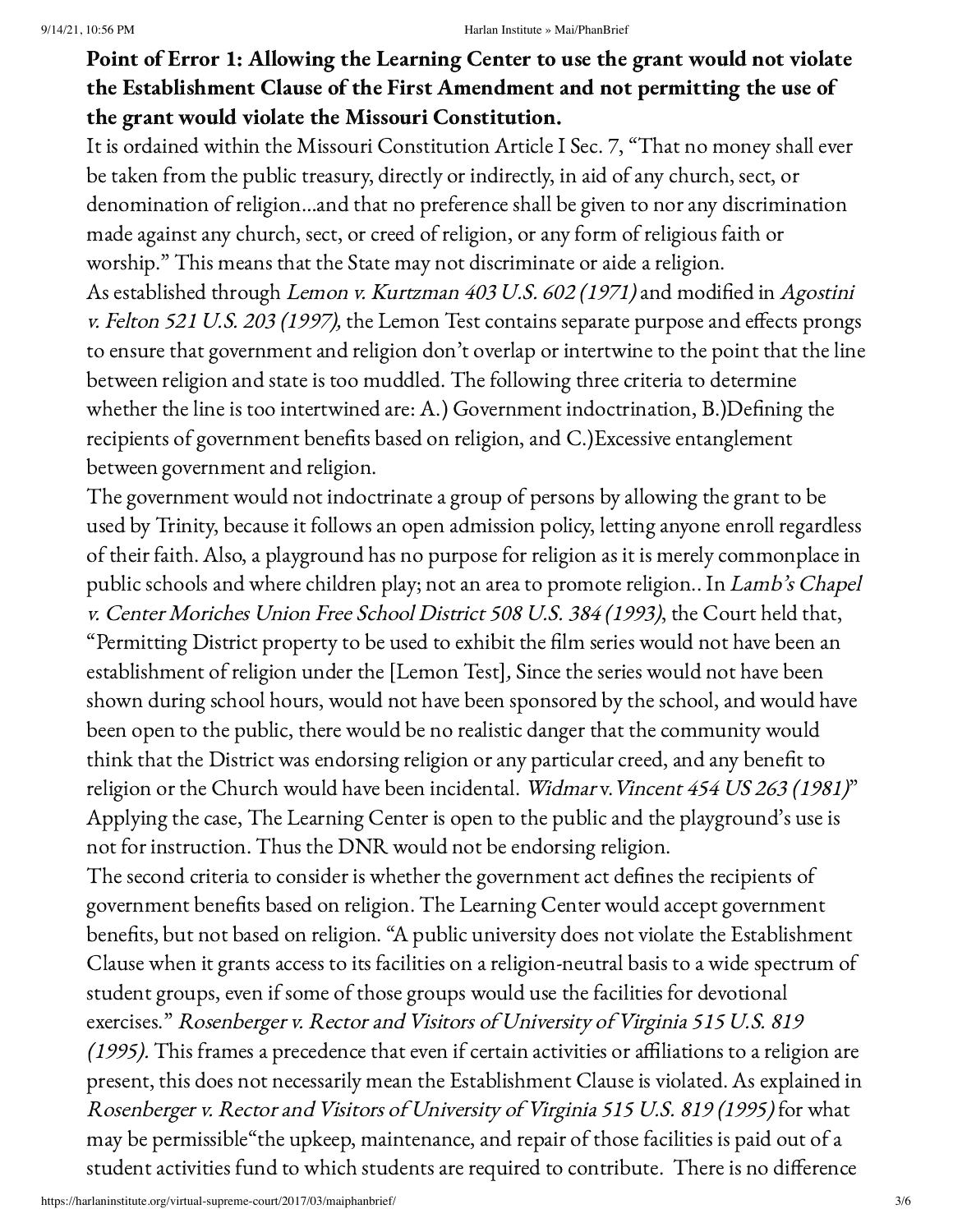#### 9/14/21, 10:56 PM Harlan Institute » Mai/PhanBrief

in logic, principle, [or] constitutional significance, between using such funds to operate a facility to which students have access, and paying a third-party contractor to operate the facility on its behalf. "

There would be no excessive entanglement between state and religion by allowing The Learning Center to access the grant. As held in Everson v. Board of Education of Ewing Township <sup>330</sup> U.S. 1 (1947), "The expenditure of tax raised funds" onto the reimbursement of parents for transportation of children enrolled in public and Catholic schools pursuant to a statute granting boards of education to create rules and contracts for transportation "did not violate the due process clause of the Fourteenth Amendment". Further, "the statute and resolution did not violate the [Establishment Clause of the First Amendment]". This sets a precedent that tax funds, such as the grant, can even be used for the purpose of paying for schools affiliated with religion. So long as it was for a public purpose such as resurfacing a playground; this would not violate the Establishment Clause. According to Allegheny County v. ACLU <sup>492</sup> U.S. <sup>573</sup> (1989), "Under Lemon v. Kurtzman, a practice which touches upon religion, if it is to be permissible under the Establishment Clause, must not, inter alia, advance or inhibit religion in its principal or primary effect…the Court's subsequent decisions have variously spoken in terms of "endorsement," "favoritism," "preference," or "promotion," the essential principle remains the same: the Clause, at the very least, prohibits government from appearing to take a position on questions of religious belief." This means that as long as the State's decisions will not display "endorsement, favoritism, preference, promotion", or discrimination it will not be violating the Establishment Clause.

Permitting The Learning Center to access the grant would not violate the Establishment Clause as seen through the Lemon Test set forth by precedence and thus follows precedence.

### Point of Error 2: The DNR's exclusion is discrimination based on religion.

Art.1 sec.7 of the Missouri Constitution excludes religious organizations based on their religious status, however, the free exercise clause prevents the government from imposing disabilities because of their religious status. McDaniel v. Patty 435 U.S. 618 (1978) states that it, "invalidated a statute that forbids ministers, gospels, and priests to serve as delegates to the state's constitutional convention." This relates to the establishment clause because the eligibility for office includes certain religious status, and in the case we have today because the DNR's rejection was due to the fact that they are a religious organization. Even after being ranked 5/44th of churches that were able to receive and benefit from the grant, the DNR still refused to give the learning center the grant for the playground. They are discriminating because "The violation following from the University's denial of SAF support to petitioners is not excused by the necessity of complying with the Establishment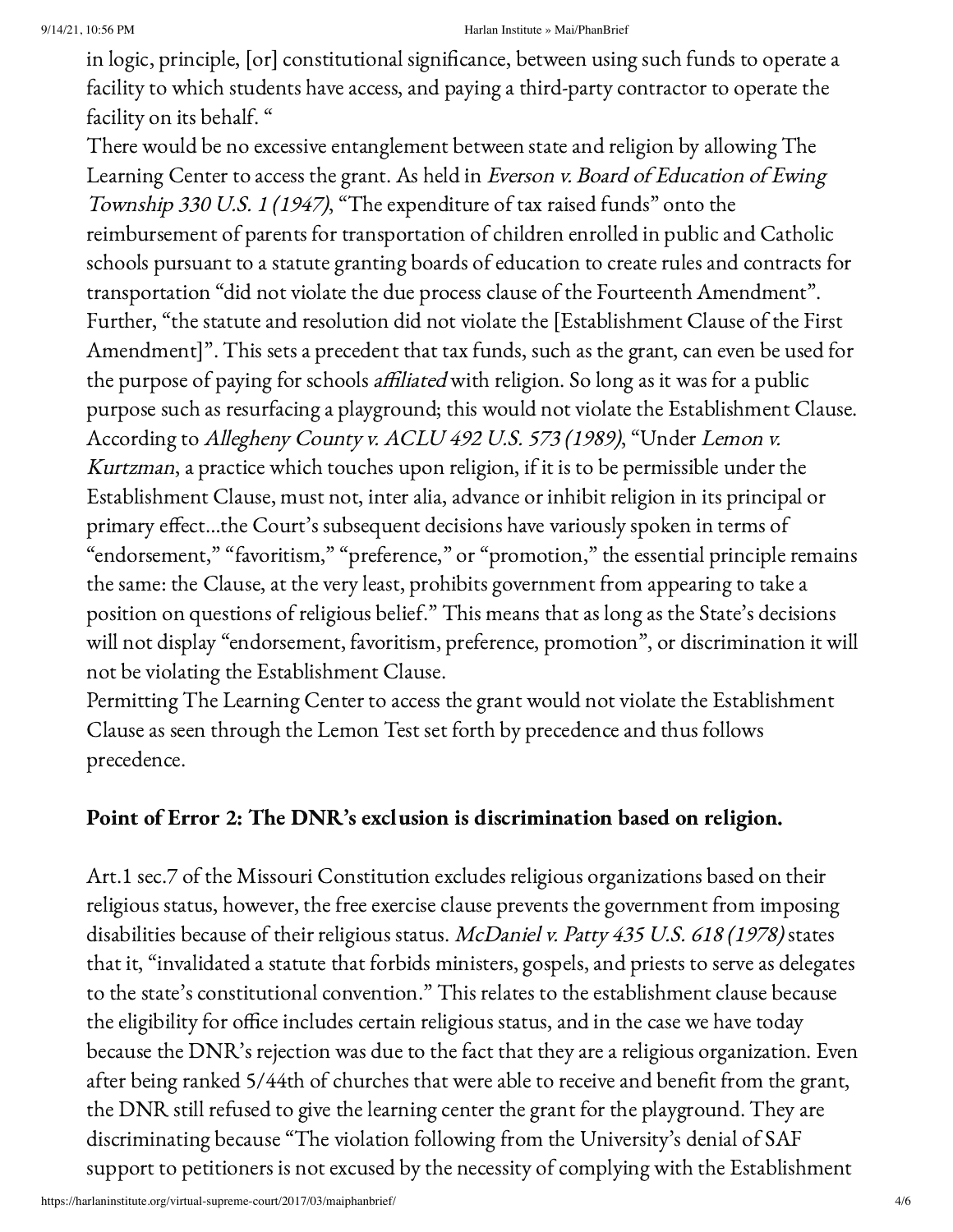#### 9/14/21, 10:56 PM Harlan Institute » Mai/PhanBrief

Clause…neutrality is a significant factor in upholding programs in the face of Establishment Clause attack…There is no suggestion that the University created its program to advance religion or aid a religious cause.The program's neutrality distinguishes the student fees here from a tax levied for the direct support of a church or group of churches, which would violate the Establishment Clause." Rosenberger v. Rectorand Visitors of University of Virginia <sup>515</sup> U.S. 819 (1995) This procès that they are discriminating the church. If the government or an organization discriminated based on religion, they are establishing nonreligion over religion. This is what happened today with the learning center. Mcdaniel v. Patty 435 U.S. 618 (1978) the trial court had a ruling of "governments not being able to use religion as a basis of classification for the imposition of duties, penalties, privileges, or benefits". In this circumstance, Missouri used religion to impose the privileges

and benefits received. Completely stopping the learning center from gaining that fund needed to protect the welfare and benefit the children. The fund itself is not something that will contribute to harm or danger or even do anything that involves religion or religious affiliations, instead it will benefit the safety or well being of the children.

In West Virginia State Board of Education v. Barnette <sup>319</sup> U.S. <sup>624</sup> (1943) it states "one's religion ought not affect one's legal rights or duties or benefits. Putting a defect in so would violate the right to free exercise".

In the situation in today's case yet again had the learning center's benefits stripped away because of their identity being a "religious organization". Leaving the people to make a very difficult decision, they will have to choose between practicing their beliefs or receiving a public benefit, something a person should not have to decide.

In order to receive a grant, an organization must meet the following requirements:

1 . Being the applicant is now owned or controlled by a church, sect, or denomination of religions and the grant would not directly aid any church, sect, or denomination of religion.

2. The applicants mission and activities are secular.

3. The grant will be used for secular purposes rather than for sectarian.

The applicant, the learning center has asked for the grant for their playground, which is not helping or benefiting the church, it's just gonna entertain and protect the children, having nothing to do with religion or religious affiliations. The second prong is that the church's purpose for receiving the grant is does have to do with religion, building a playground that children of all ages can play on is not secular (religious), this connects to the third and final prong saying that the grant for the playground will not be used for religious purposes. Which again, it will not, it'll be used for a playground.

The petitioner met these requirements, but the petitioner was still refused the grant. These points are indicating to the fact that DNR's exclusion is discrimination based on religion, this proves that they are discriminating against the church.

# Conclusion